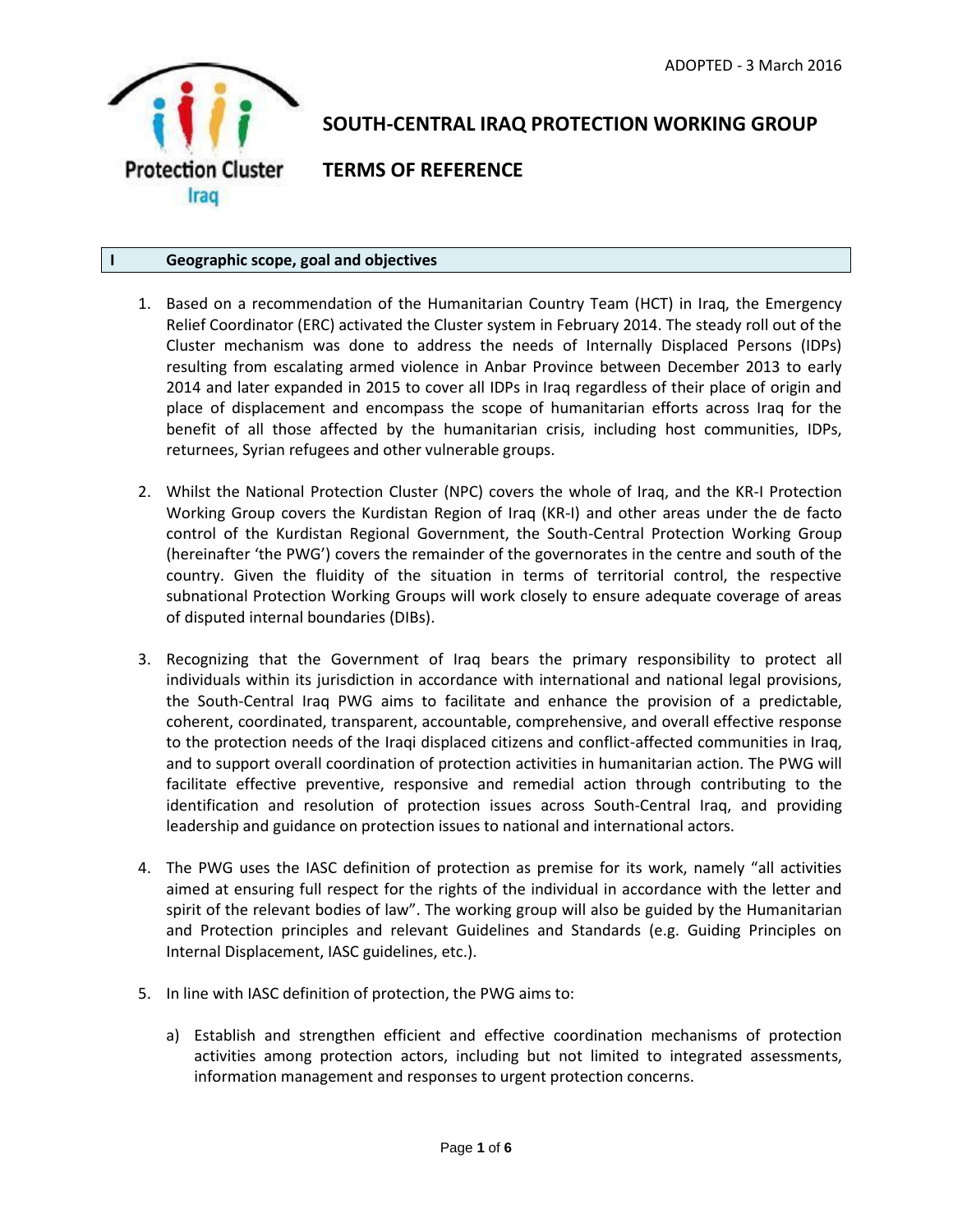- b) Support and build the capacity of the Government of Iraq to uphold its obligation and responsibilities to protect the rights of the affected civilian population in adherence with international and national laws.
- c) Facilitate and support protection mainstreaming, with an Age, Gender and Diversity (AGD) perspective, into humanitarian action, and establish clear information-sharing and coordination mechanisms between humanitarian actors.
- 6. As working principles, members of the PWG will be respectful of each other's mandates and recognize that all have different areas of expertise and operational capacities. Planning and strategizing shall be done in as transparent and sensitive a manner as possible, with due regard for principles of neutrality, impartiality and confidentiality and with the overall objective of building on members' individual strengths and developing complementarity.

## **II Aims and activities**

- 7. Lead on **identification** of emerging and critical protection issues through:
	- a) Initiating and coordinating protection assessments, with focus on persons with special needs;
	- b) Ensuring that regular assessment and monitoring of the protection needs and gaps, as well as protection analysis and reports, are shared and inform protection and other humanitarian actors' planning and response, including through prioritization of the identified needs and response options;
	- c) Participating in joint assessments when relevant, encouraging the use of participatory and community-based approaches, with an AGD perspective.
- 8. Support protection-related humanitarian **response** to the needs of affected populations through:
	- a) Mapping protection actors' response and operational capacity, as well as protection-related activities, including development of the 3-4W matrices and similar tools;
	- b) Ensure regular mapping and update of, agreeing on geographical and thematic areas of responsibility;
	- c) Developing uniform/standardized concepts, methodologies and monitoring, response and reporting tools/mechanisms applicable to area-specific organizational and operational settings;
	- d) Maintaining regular and needs-based coordination meetings with full participation of PWG members and, where required, other relevant stakeholders;
	- e) Ensuring regular information collection and sharing, including experience (best practices) exchange activities among interested parties;
	- f) Facilitating dissemination of relevant information (pertaining to available service providers, rights and durable solutions prospects) and comprehensive assistance to the target groups;
	- g) Mobilizing agencies, NGOs and authorities to plan and implement activities in a coordinated and strategic manner, avoiding duplication and adhering to PWG strategy, as well as protection and humanitarian standards;
	- h) Continuously monitoring and evaluating protection activities, measuring the impact and evaluating the response of specific projects;
	- i) Developing mechanisms to eliminate duplication, minimize gaps and promote complementarity in the humanitarian response; and
	- j) Decentralizing operational protection coordination to the governorate level.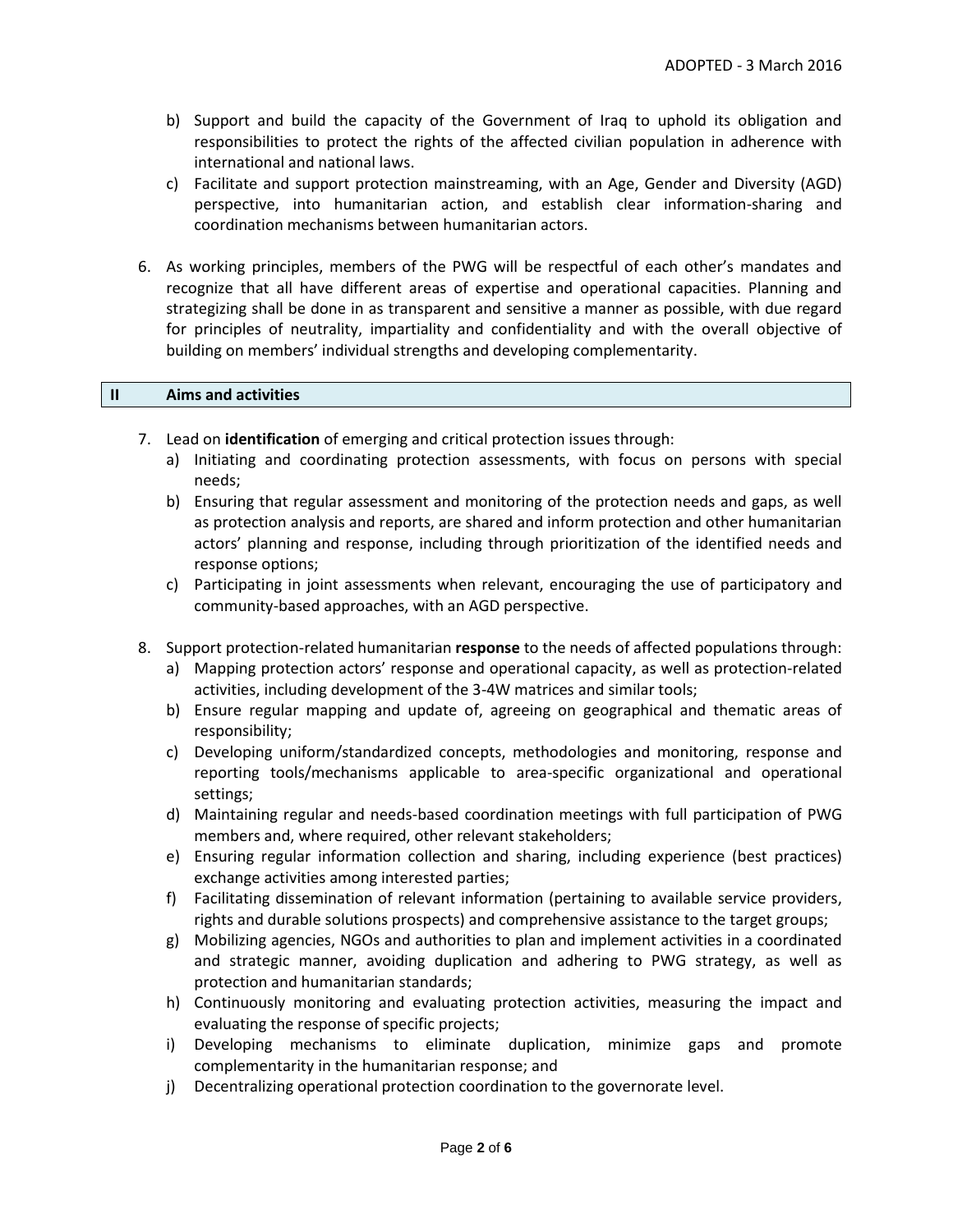- 9. Improve institutional/organizational **capacity** and raise **awareness** on protection issues through:
	- a) Producing and disseminating protection guidelines, best practices and policies to all relevant actors, and building the capacity of members of the PWG and relevant government parties through training, workshops and seminars;
	- b) Supporting the mainstreaming of protection into the strategy and work-plans of other clusters, working groups, and governmental bodies, through training, coaching, and sensitization activities to ensure people-centered humanitarian intervention;
	- c) Facilitating trainings, workshops, seminars, awareness-raising and sensitization sessions for humanitarian actors, authorities and affected populations;
	- d) Ensuring that PWG members are aware of and independently utilize relevant policy, strategic/technical and applicable international human rights and humanitarian law standards;
	- e) Ensuring increased participation and membership of international and local NGOs and, thus, increased coverage and strategic response.
- 10. Conduct collaborative, evidence-based **advocacy** activities with regard to critical/urgent and protracted protection issues though:
	- a) Identifying general or specific issues of concern in line with the NPC's, Humanitarian Coordinator's (HC) and the Humanitarian Country Team's (HCT) messaging and action, the resolution of which cannot be ensured through single-agency resources and capacities;
	- b) Collecting required information, identification of responsible authorities, and mobilizing/linking organizations and independent research/advocacy experts;
	- c) Consultation with regional/dedicated Working Groups, Task Forces, affected populations and supportive authorities.
- 11. Develop or contribute to the development of protection-sensitive **strategies and plans**, through:
	- a) Clearly identifying roles and responsibilities in the development of protection response strategies and plans of action, determining the required actions, and monitoring and ensuring timely implementation of action decided upon by the PWG;
	- b) Supporting the Humanitarian Response Plan (HRP) and other comprehensive humanitarian planning processes by engaging in needs overview, objectives formulation and response prioritization, based on PWG members' inputs;
	- c) Careful consideration of high-risk situations for contingency planning or other processes to address recurring or new conflicts and instances of generalized violence, where sufficient capacity for such planning exists within the PWG, with clear assignment of roles and responsibilities;
	- d) Clarifying funding requirements and priorities with regard to emergency humanitarian funding opportunities and donor commitments applicable to South-Central Iraq;
	- e) Mobilizing adequate funding to respond to identified needs and priorities;
	- f) Ensuring protection is reflected in joint inter-sector al initiatives such as humanitarian pooled funding and flash appeal processes;
	- g) Inclusion and periodic review of protection objectives and activities in the protection workplan, in consultation with PWG members and/or a dedicated working group/task force.

#### **III Membership and participation**

12. The PWG is open to all UN agencies, international organizations, national and international NGOs or entities, involved in ensuring respect for the protection environment in South-Central Iraq.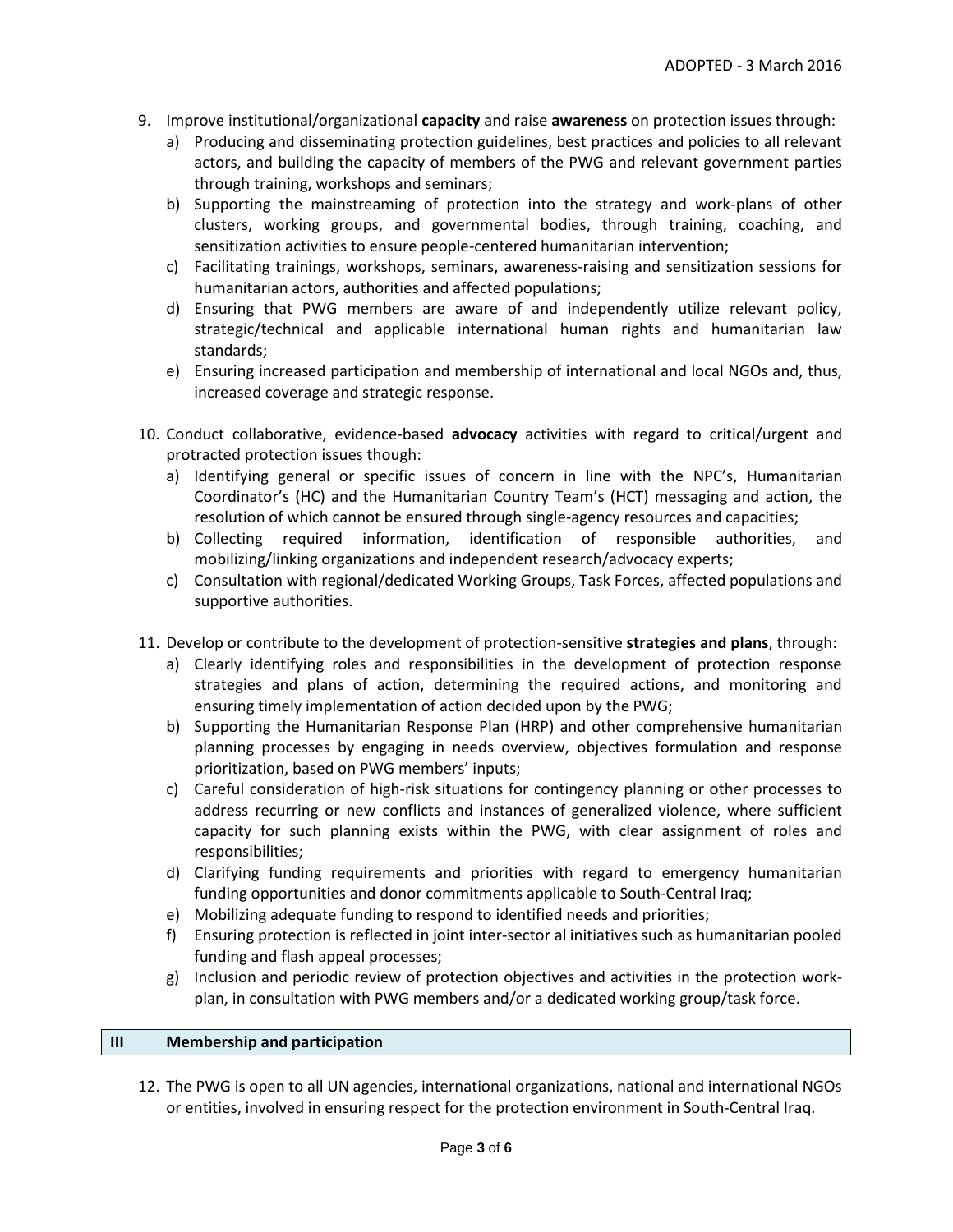- 13. Representatives of national, regional, and local authorities, and other stakeholders such as donors, can be invited to participate in PWG meetings by the Coordinator as agreed upon by its members.
- 14. Participation in the PWG is divided between members and affiliate organizations.
- 15. Membership in the PWG requires:
	- a) respect for and adherence to agreed principles, policies, priorities, and standards (including the 2007 Principles of Partnership, humanitarian and protection principles, 'do no harm', and risk-to-benefit analysis).
	- b) technical protection expertise, operational capacity and presence in South-Central Iraq;
	- c) undertaking preventive and/or responsive operational protection-related activities, and/or advocacy, capacity building, and awareness-raising;
	- d) regular direct participation in PWG meetings (either in person or remotely);
	- e) participation in initiatives related to coordination, including completion of Activity Info, 3- 4W, and other information-gathering exercises; and
	- f) sharing responsibility for PWG activities, including assessing needs, sharing information, developing plans, policies and guidelines.
- 16. An organization that does not adhere to the requirements outlined in para. 15b-f above, including participating in PWG meetings or completing tools within a reasonable timeframe, is deemed by the PWG to no longer undertake protection activities, and will be listed as an affiliate organization.
- 17. An affiliate organization is any other organization that wishes to receive protection information; has a demonstrable and valid reason for receiving protection information; and refrains from using its affiliation with the PWG, or information obtained through its affiliation with the PWG, in any way that violates or jeopardizes core PWG principles (including 'do no harm'). An affiliate organisation is eligible to attend any PWG meeting, and will receive all protection information circulated to members, but will be unable to participate/vote on decisions taken by the PWG, and will not benefit from the same favourable consideration as members with regard to funding opportunities.
- 18. A membership list is maintained by the PWG Coordinator, who will review it on a regular basis. Any other interested parties should contact the PWG Coordinator and Co-Coordinator, who will make a decision on membership, consulting existing members as necessary.
- 19. Any member or affiliate organization that is deemed to no longer meet the criteria for either category, or who violates core PWG principles (see para. 15a above), will no longer be considered to have either affiliation with the PWG. Issues related to membership and affiliate status will be discussed and determined by the PWG Steering Group.

## **IV Management and administration**

20. The PWG is coordinated/chaired by UNHCR, which is the agency of last resort for provision of protection in IDP operations. UNHCR designates a Coordinator to chair the PWG.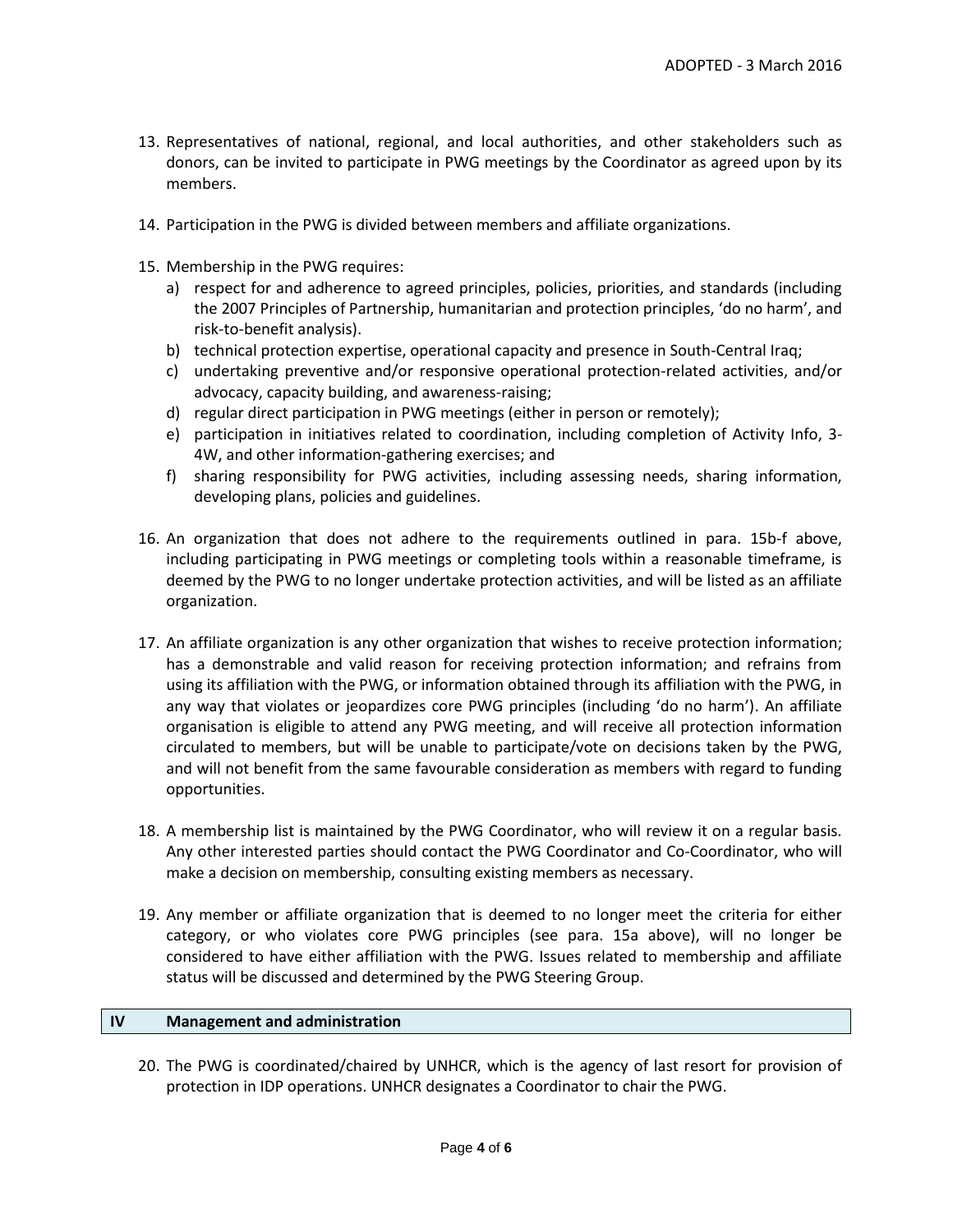- 21. The PWG is co-coordinated/co-chaired by an NGO, currently IRC, which designates a Cocoordinator. This will be periodically reviewed on the basis of performance and engagement, in consultation with PWG members.
- 22. In terms of substantive duties, the PWG Coordinator and Co-Coordinator are responsible for chairing PWG meetings and for coordinating and/or leading activities outlined above in section II.
- 23. With regard to administrative duties, the Coordinator and Co-Coordinator will:
	- a) Convene regular fortnightly meetings with PWG members, simultaneously at venues in Baghdad and Erbil (connected via video-link), as well as other UNHCR offices in South-Central Iraq where possible;
	- b) Convene *ad hoc* meetings as required;
	- c) Jointly set the meeting agenda items and distribute it to PWG members with relevant materials within a reasonable time (not less than two days) ahead of the scheduled meeting;
	- d) Coordinate required participation/inputs from members and other invited participants;
	- e) Share, within a reasonable time (not more than a week after the meeting), the draft minutes from the previous meeting and associated materials with the PWG members, participants and, where applicable, other stakeholders.
- 24. Decisions of the PWG are usually made by consensus, but where consensus cannot be reached, can be made by simple majority (50% plus one) vote. A quorum of one quarter of all members is required to pass a decision. In the case of a split vote, the Chair's vote is decisive.
- 25. Ad hoc invitations to governmental officials, donors, civil society organizations, and IDPs' representatives may be extended whenever appropriate at the discretion of the PWG coordinator and co-chair, following consultation with PWG members who sustain no objections. Government officials will attend for specific, pre-determined reasons relating to informationsharing only, and will only participate in specific agenda items in order to allow for discussions independent of their presence.

## **V Structure and reporting**

- 26. The PWG coordinates its work with the National Protection Cluster (NPC). Its Coordinator and Co-Coordinator provide regular updates to the NPC Coordinator and Co-Coordinator about protection concerns, and participate in national-level meetings, including the Strategic Advisory Group, as needed. The NPC Coordinator and Co-Coordinator usually represent the Protection Cluster in inter-cluster forums.
- 27. Acknowledging the challenge of efficiency in decision-making when timeframe is tight and the humanitarian situation complex, especially in a forum inclusive of numerous actors with different levels and areas of expertise, the PWG will establish a Steering Group. The role of the Steering Group will be to support and facilitate the strategic direction and planning of PWG action in relation to service delivery and advocacy.
- 28. The Steering Group is comprised of the PWG Coordinator and Co-coordinator, the Rapid Protection Assessment (RPA) Project Manager, as well as other organizations with recognized expertise in protection and broad operational presence in the region. Membership in the Steering Group is decided by the PWG members, but shall not exceed eight persons.